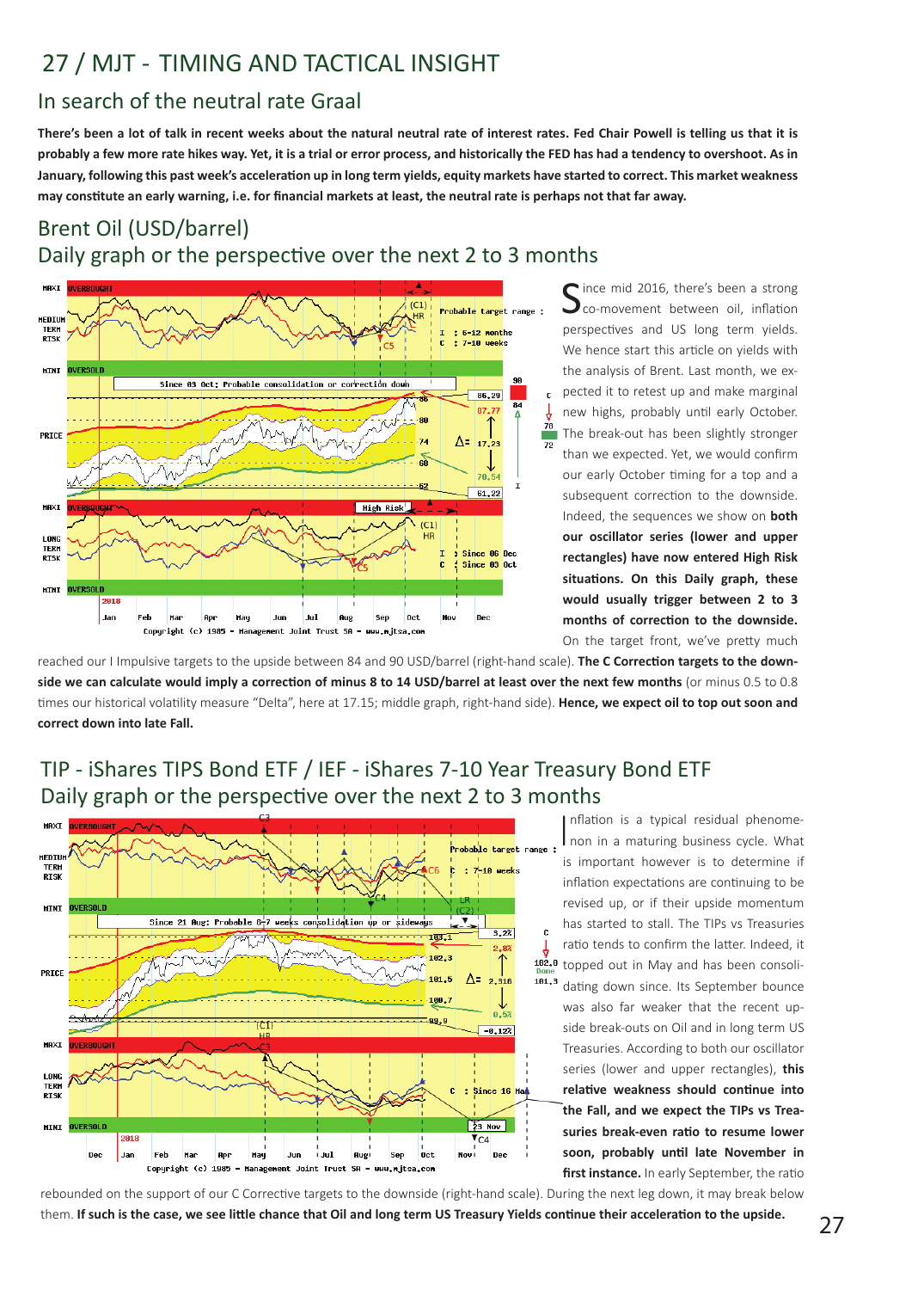#### US 10 years Benchmark Bond Yield Daily graph or the perspective over the next 2 to 3 months



W<sup>ith</sup> market espectations<br>on future inflation being rather subdued (consolidating TIP/Treasuries ratio), the recent acceleration up in US long term yields must be driven by a strong upward revision in real rates and ultimately in what the neutral rate of interest rates actually could be. That said, both our oscillator series have now entered High Risk zones (lower and upper rectangles), a situation that usually triggers 2 to 3 months of consolidation to the downside. Hence**, over the next few weeks, we expect the current acceleration up in long** 

**term yields to die out and start to reverse down**. Our I Impulsive targets to the upside (between 3.0 and 3.3%) are suggesting that the upside potential is also pretty much exhausted, and that **the risk/reward is now disadvantageous. In addition, the short position on US Treasuries is now at extreme levels and the market is probably quite vulnerable to a reversal, potentially followed by a rapid short covering spree.**

#### US 3 years Benchmark Bond Yield Daily graph or the perspective over the next 2 to 3 months



**The graph on the 3 years te-nure is quite similar. Here too, both our oscillators series (lower and upper rectangles) are entering High Risk zones. As mentioned above, these usually are followed by 2 to 3 months of consolidation to the downside at least.** On the target front, US3Y yields are beyond their I Impulsive targets to the upside and would have only another 25-30 bps to rise before they exhaust our extended I2 Impulsive 2 targets (right-hand scale). Although, US 3Y yields closely follow US target FED rates up, it is never-

theless very rare that a market price/yield move can make it above our I2 extended Impulsive 2 targets to the upside. Hence, **the upside potential, even on this short term tenure is getting exhausted. Either, the FED is obliged to halt its rate hiking process earlier than it thinks, or US3Y yields may start to diverge and gradually lose momentum vs the Fed Fund rates. We believe it is probably a bit of both.**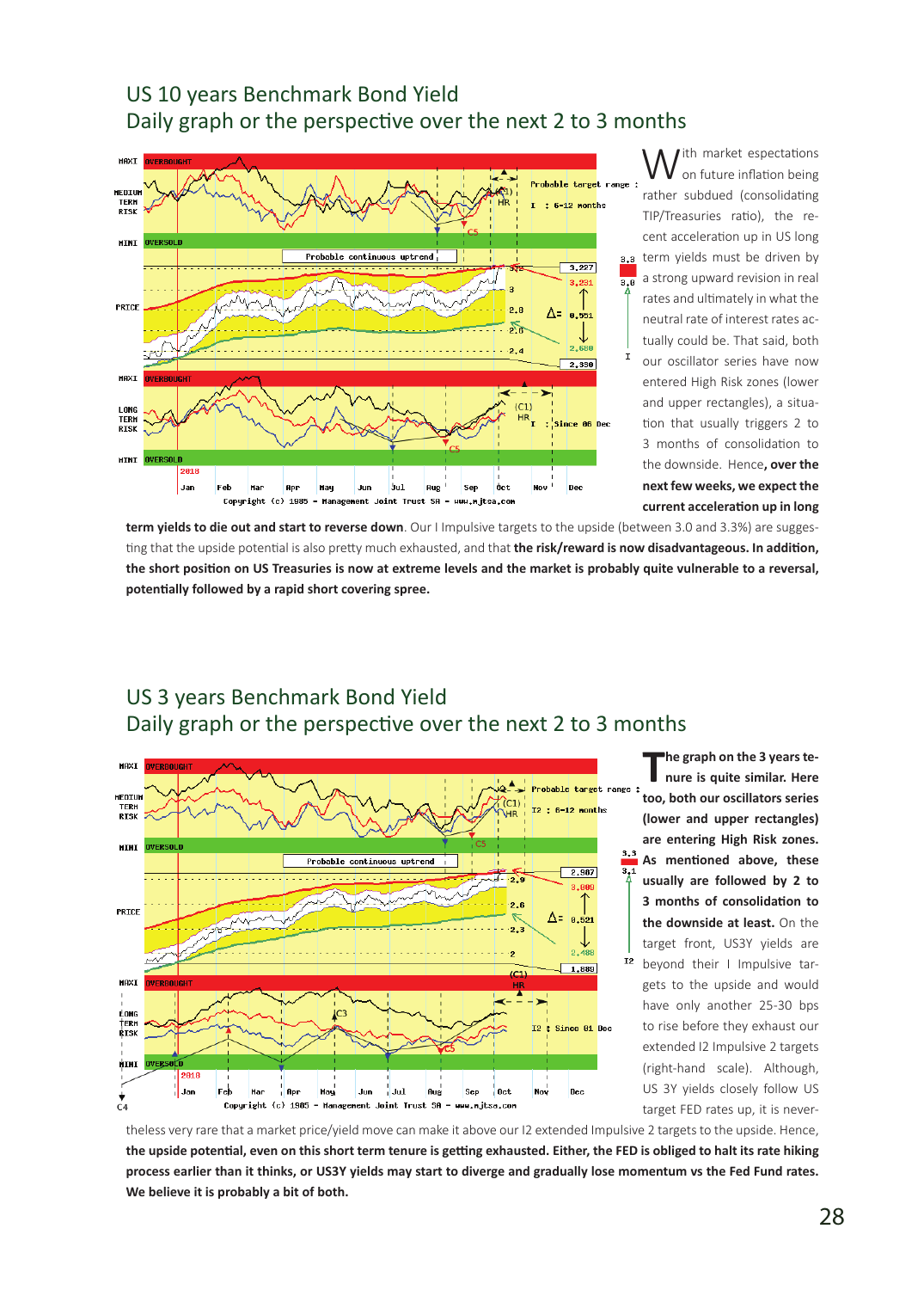### US 10 years Benchmark Bond Yield Weekly graph or the perspective over the next 2 to 4 quarters



We now turn to the lon-<br>ger term Weekly graph of US 10Y treasury yields. Our long term oscillators (lower rectangle) are suggesting that an important intermediate top is already overdue. These yields should hence soon start to retrace probably into early, perhaps mid next year. **The sequence on our medium term oscillators (upper rectangle), on the other hand, is still rising for now, yet it probably doesn't have much longer to go (max 1 month), before it also hits a potential inflection point to the downside and** 

**starts to correct.** On the target front, we are now in the middle of our I Impulsive targets to the upside. This may still justify an acceleration up towards 3.5% to the max, but not necessarily. This compares to the circa 60 to 100 bps retracement potential we can calculate over the next few quarters (minus 0.5 to 0.8 times our historical volatility measure "Delta", here at 1.282; middle rectangle, right-hand side). **To summarize, we believe that the current leg up since last September could top-out soon, and that its remaining upside potential is rather small vs the downside retracement risk that lies ahead.**



## US 3 years Benchmark Bond Yield Weekly graph or the perspective over the next 2 to 4 quarters

0.5 to 0.8 times "Delta", here at 1.243%; middle rectangle, right-hand side).

imilarly, on the 3Y tenure,  $\blacktriangleright$ the sequence on long term oscillators (lower rectangle) should have already topped out. In addition, here, our medium term oscillators (upper rectangle) also seem **ready to top-out and start reversing down**. Furthermore, the higher end of our I Impulsive targets (right-hand scale) has been reached, and hence the uptrend since mid 2016 is probably close to exhaustion. **As with US10Y yields, we expect US 3Y yields to retrace between 60 and 100 bps over the next few quarters** (minus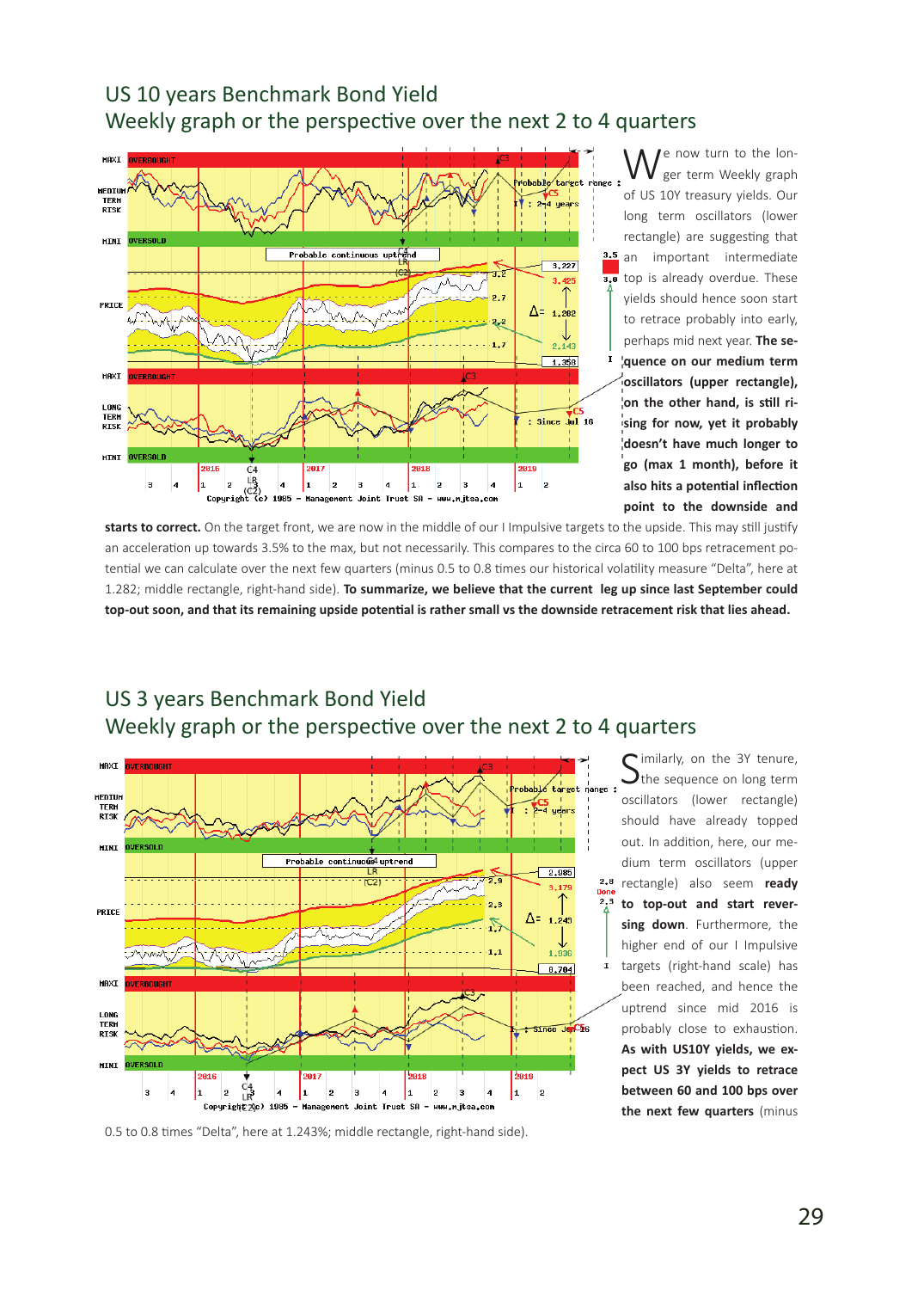US 10 years Benchmark Bond Yield - US 3 years Benchmark Bond Yield Weekly graph or the perspective over the next 2 to 4 quarters



From our comments above,<br>it may appear that the US3Y yields is closer to topping out that the US10Y Yields. Yet, we believe this discrepancy should be reversed over the coming weeks. **Indeed, while, since mid September, the US10Y-US3Y spread did see a light steepening bounce (plus 10 bps), both our oscillators series (lower and upper rectangles) are still suggesting that it will then probably resume lower until December at least**. On the target front (right-hand scale), the spread has pretty much reached its I

Impulsive targets to the downside. Yet, it could still retest slightly lower once again. **This would bring it very close to inversion, probably by year-end, and whatever John Williams, NY's FED President, is saying about it "not being a deciding factor in terms of thinking about where 'we' should go with policy", yield curve inversions in the past have usually been bellwethers for an economy on the brink of deceleration.**

#### US 3 years Benchmark Bond Yield - US 3 months Benchmark Bond Yield Daily graph or the perspective over the next 2 to 3 months



L ast month, we did spend a bit of time on this graph as we believe that the shorter end of the yield curve spread, in this case the US3Y-US3M, has been a great proxy to monitor risk-ON and risk-OFF phases since the beginning of the year. For example, and similarly to today, in January, the spread did shoot up as treasury yields were rising rapidly. However, once the late January/February equity market correction started to accelerate lower, it then reversed down into March. We believe this could be happening again today. Indeed, although the re-

bound since early September has been stronger than we expected, both our oscillators series (lower and upper rectangles) are suggesting **that the spread should soon start to reverse down again, probably into mid/late November. Interestingly, equities had started to sell-off over the past week, which was also the case late January, right before the spread started to retrace and equity markets sold-off. The move should now continue lower towards late October, and then possibly into mid/late November.**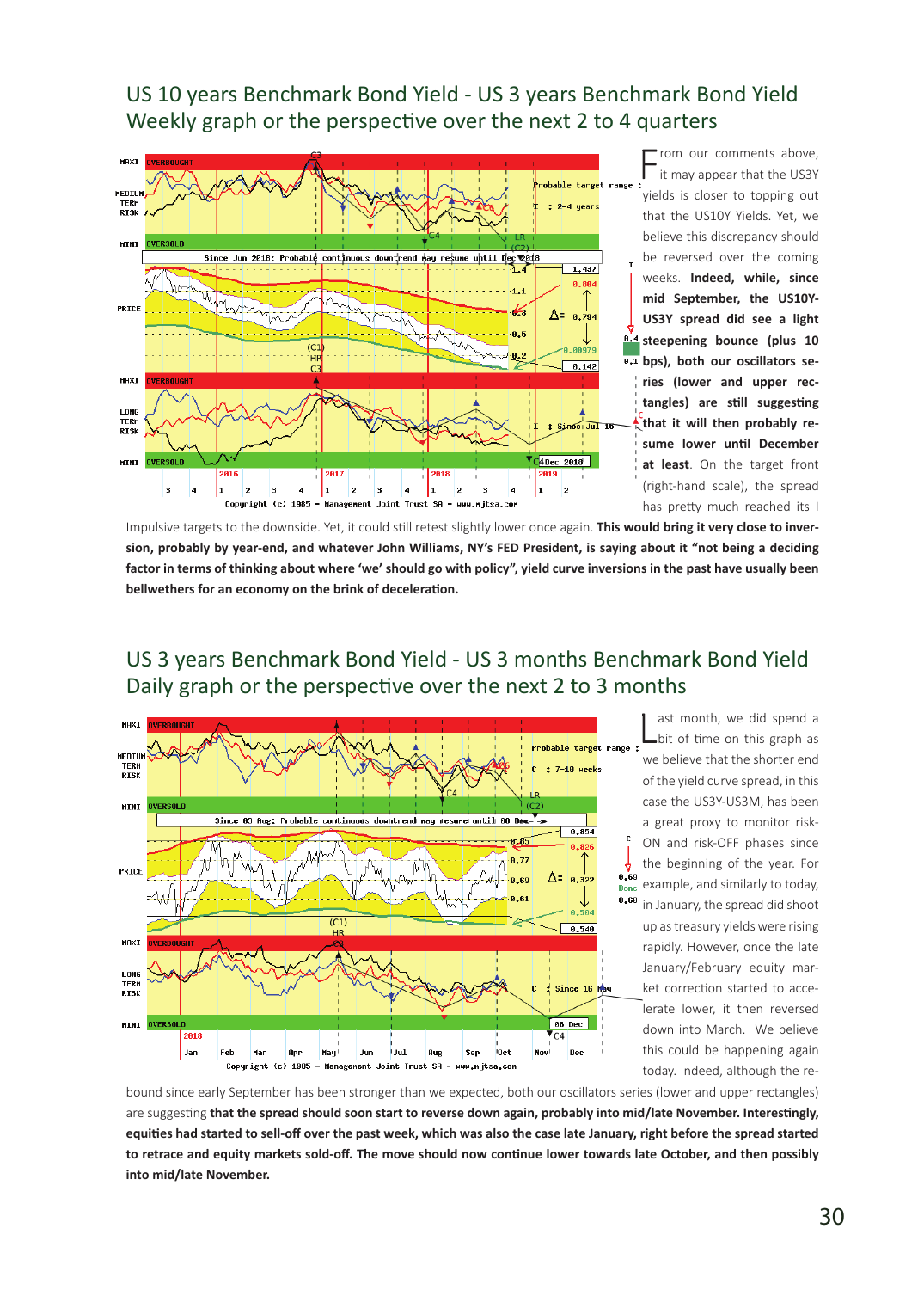### S&P Utilities Sector vs S&P 500 Index Daily graph or the perspective over the next 2 to 3 months



We now look at the other<br>end of the spectrum, and to the Utilities sector, which is a typical equity bond proxy sector (defensive profile, regular and above average dividends). In this graph, we com-94 pare the sector to the S&P500 Index, and it appears that these relative dynamics since the beginning of the year are indeed quite similar to the ones of US Treasury (i.e. a first low was registered towards late January, then a retest into mid May/ June, and finally more recently, a sell-off since early September). That said, this relative

sector ratio may now be reacting slightly in advance. Indeed, **since last week, Utilities have started to turn up vs the market.** Both our oscillator series (lower and upper rectangles) suggest that **this rebound could last until late October, perhaps November at least. Theoretically, it is difficult to imagine a worthwhile outperformance of Utilities, while Treasury yields continue to accelerate up. Something must give in, and in our view it could be the uptrend on Treasuries.**

#### Germany 10 years Benchmark Bond Yield Weekly graph or the perspective over the next 2 to 4 quarters



In this article, we've focused much of our comments on US Treasuries. Yet, in Europe, Bund yields have also been bouncing over the last couple of months. Indeed, the 10Y Bund yield, which topped out in January as the European Economic Surprise Index started to deteriorate, has moved up almost 30 bps since early July. Again here, as in the US, we believe this move up is probably coming to an end. Indeed, our medium term oscillators (upper rectangle) are suggesting that **the 10Y bund yield is topping out again soon, at lower price levels than this Spring. Such** 

**divergences are usually followed by strong sell-offs. In this case, we expect the next leg down to last probably into early next year as both oscillator series (lower and upper rectangles) are suggesting.**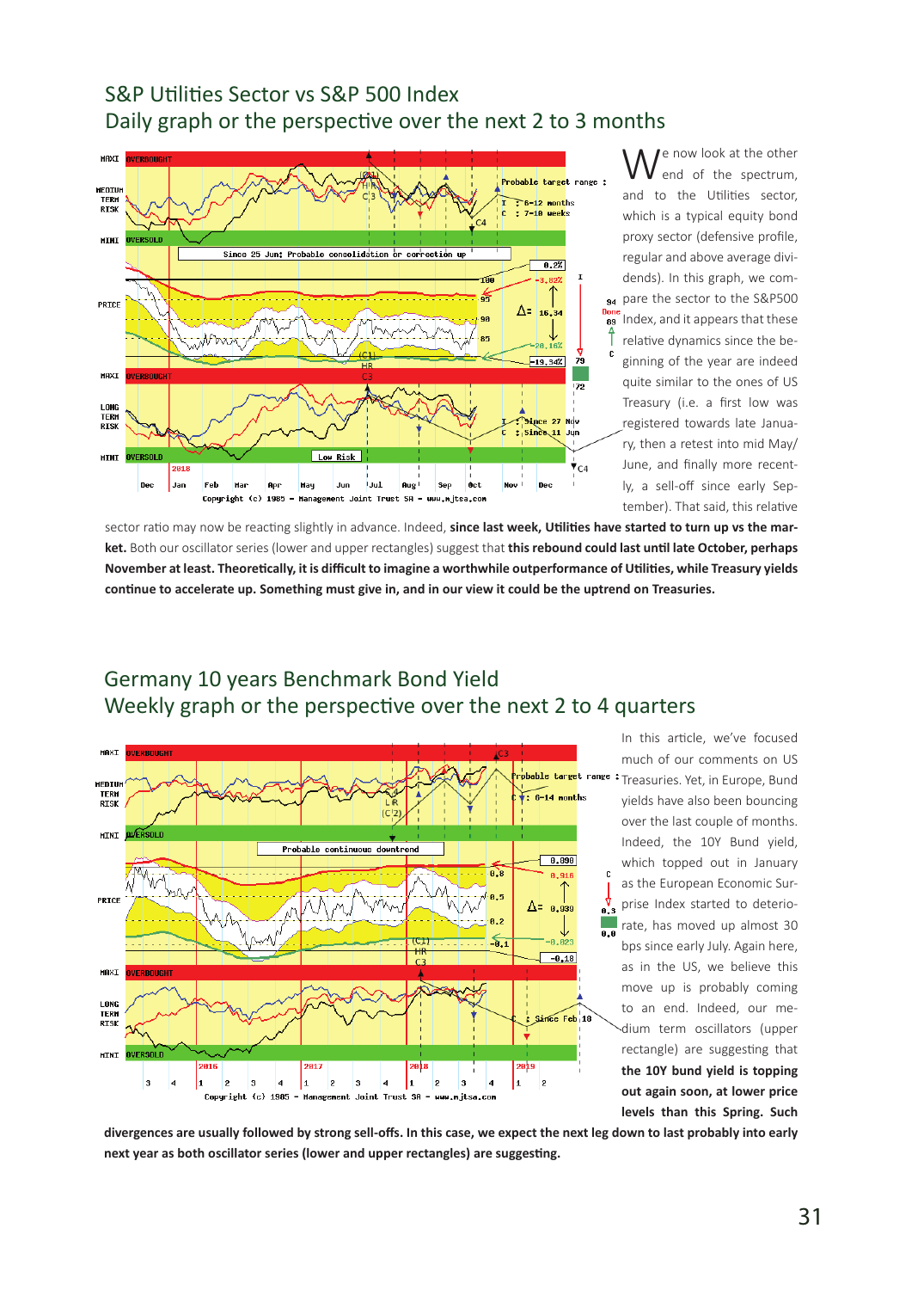## Germany 10 years Benchmark Bond Yield Daily graph or the perspective over the next 2 to 3 months



Turning to the Daily graph, both our oscillators series (lower and upper rectangle) made an important intermediate low mid August and started to react up. **Our preferred scenario is that the 10Y Bund yield is now getting ready to reverse down** as shown on our long term oscillators (lower rectangle). This is in line with what we describe above on the Weekly graph. Alternatively, yields could retrace slightly during October and then start to accelerate up again, first into November, and then into next year (medium term oscillators, upper rec-

tangle). We believe it is much too early to consider this scenario and that for now the prevailing downtrend since February is still in place. **Furthermore, for now, the 10Y Bund yield is still below our C Corrective targets to the upside (right-hand scale), which would confirm that the current bounce is still only a counter-trend reaction. This should remain the case as long as 10Y Bund yields remain below 0.7%.**

## iShares Euro Government Bonds 7-1 ETF / iShares Government Germany UCITS ETF

Daily graph or the perspective over the next 2 to 3 months



**In Europe, the Sovereign Credit market seems to be deteriorating again.** Indeed, as we expected last month, European Sovereign Bonds on average have started to underperform the higher quality German Bunds again. Both our oscillator series (lower and upper rectangles) have confirmed a top mid September, which we believe marks the end of the counter-trend bounce since late May. The current move lower could now potentially last into November / December at least, and according to our I Impulsive targets to the downside (right-hand scale), the sell-

off could be similar in scope to the one that was experienced in May. **Further rises in Sovereign credit spreads in Europe will most probably trigger Flight to Safety flows towards the German Bund, thereby adding further pressure to the downside on their yields.**